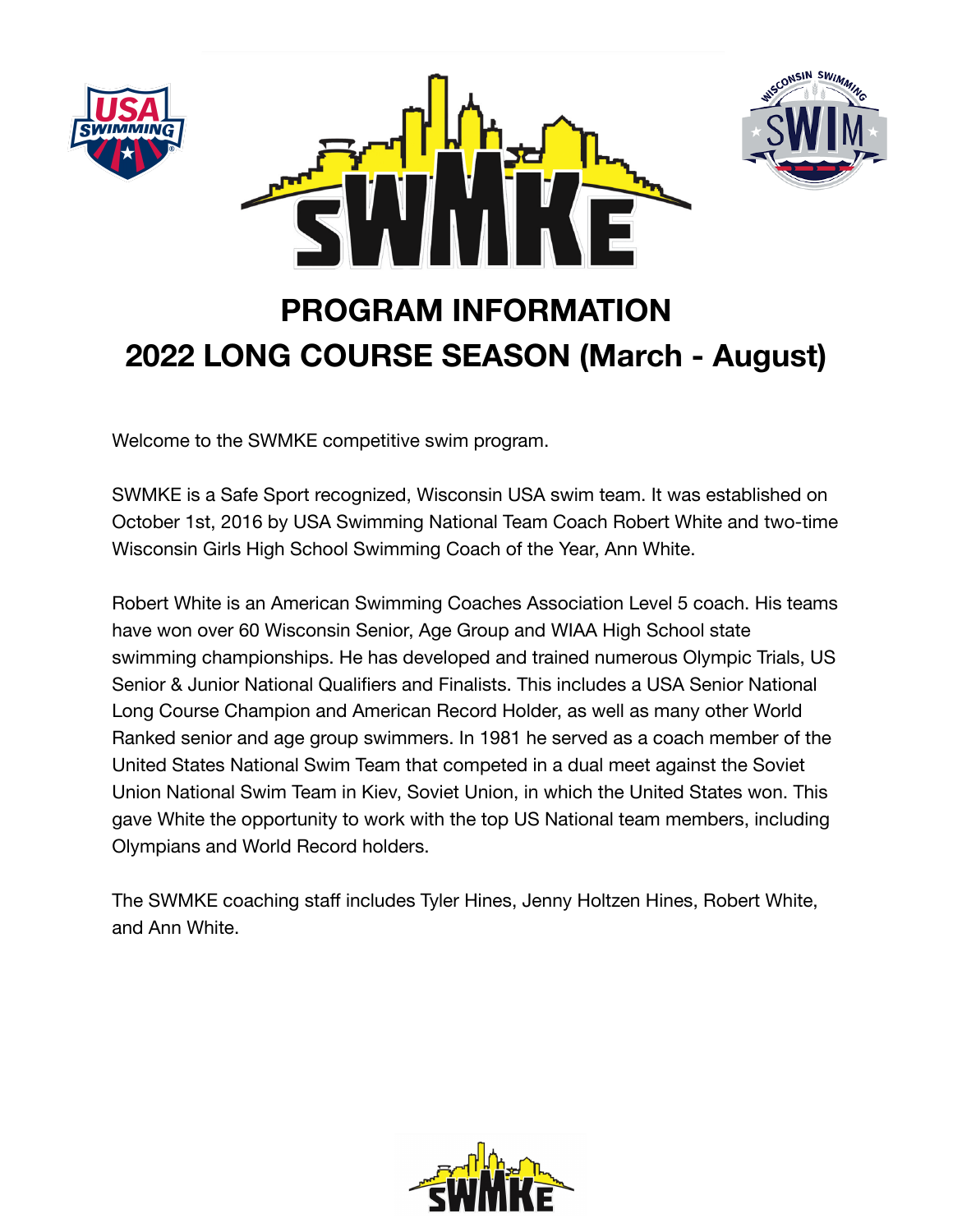## **PROGRAM OBJECTIVE AND GOALS**

SWMKE's main objective is to provide professional teaching and training to each swimmer. The focus of the program is **quality individual** instruction and attention.

Emphasizing the importance of **"TEAM"** in achieving individual success is a major component of the program.

### **THE SWMKE PROGRAM PROVIDES CONSTANT EMPHASIS ON:**

- Improving Stroke, Start and Turn Technique
- Developing Proper Race Pace for all events
- Challenging Training Sets
- Increasing Physical Strength through Dryland Fitness
- Proper Diet and Sleep Habits
- Strengthening Mental Aspects of Training
- Competing through Positive Thinking
- Confidence/Visualization/Focus
- Teamwork and Peer Support

### **ADDITIONAL SWMKE PROGRAM GOALS:**

- Focus on individual and team success at the USS & Midwest swimming levels, as well as the WI Age Group & Wisconsin High School Swimming levels.
- Provide a competition schedule that challenges each swimmer based on his or her ability level.
- Educate swimmers and parents to focus on annual and long-term training plans, competition objectives, and individual goals rather than short-term results.
- Prepare swimmers for collegiate levels of training and competition.

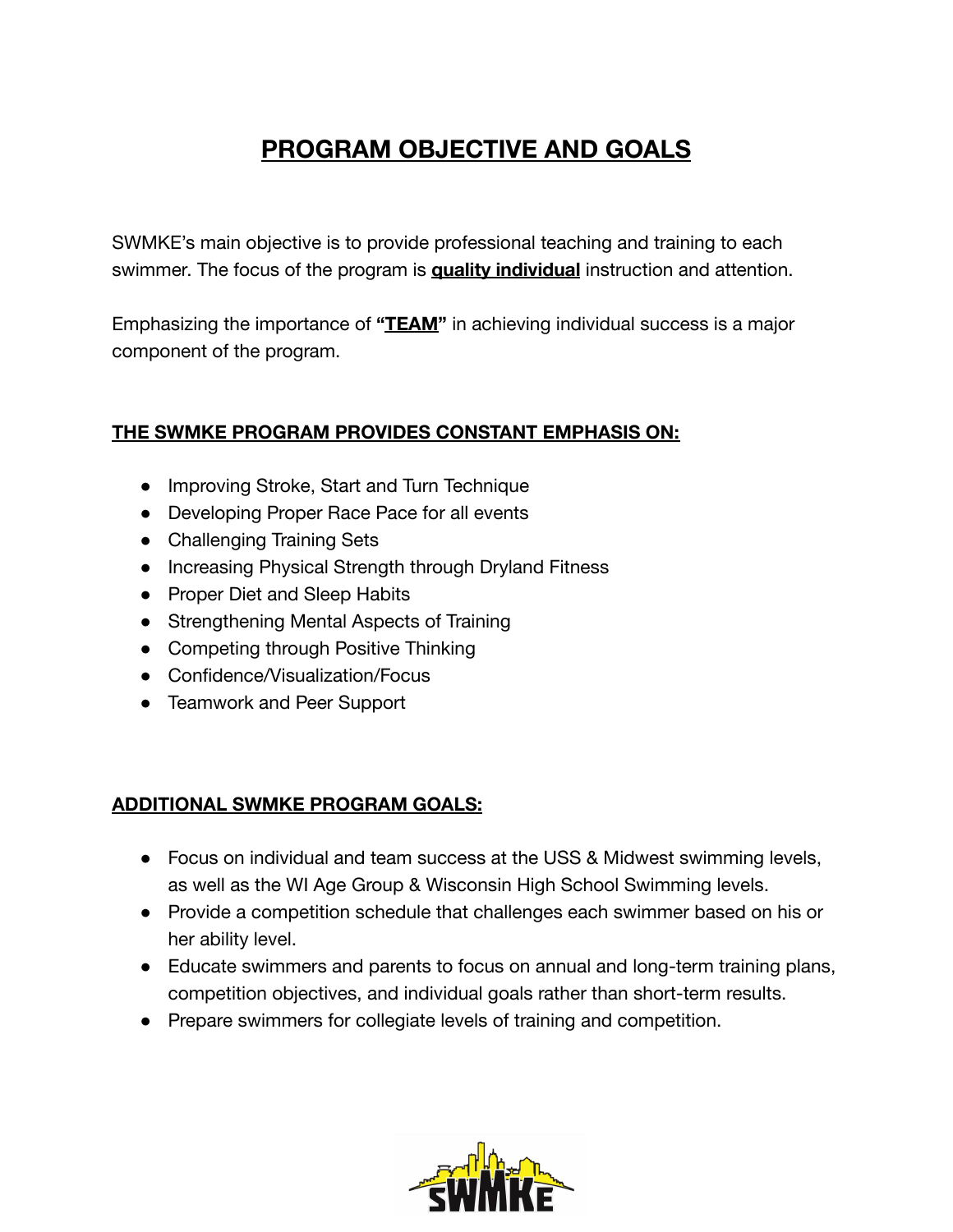## **TRAINING GROUPS**

### **SENIOR (Sr)**

The SWMKE Senior Group consists of experienced and highly committed 13-18 year old swimmers. Younger swimmers may be accepted into Sr at the discretion of the head coach based on the individual's training ability & commitment. Training includes weekly dryland sessions. Practice/meet attendance is mandatory unless excused by a coach.

**Required Equipment:** Laguna Fins, Paddles, Kickboard, Pull-buoy, Snorkel, Mesh Equipment Bag, Water Bottle

### **JUNIOR (Jr)**

The SWMKE Junior Group consists of 11-14 year old swimmers willing to make a commitment to regular practice attendance but are not ready to handle Sr training sets. Meets are mandatory unless excused by a coach. Younger swimmers may be accepted into Jr at the discretion of the head coach based on the individual's training ability & commitment.

**Required Equipment:** Laguna Fins, Paddles, Kickboard, Pull-buoy, Snorkel, Mesh Equipment Bag, Water Bottle

### **AGE GROUP GOLD (AGG)**

Age Group Gold consists of SWMKE's top 9-12 year old swimmers and all 13 & 14 swimmers not ready for Junior training sets. Younger swimmers may be accepted into AGG at the discretion of the head coach based on the individual's training ability & commitment. Regular practice attendance is expected. Meets are mandatory unless excused by a coach.

**Required Equipment:** Laguna Fins, Paddles, Kickboard, Pull-buoy, Snorkel, Mesh Equipment Bag, Water Bottle

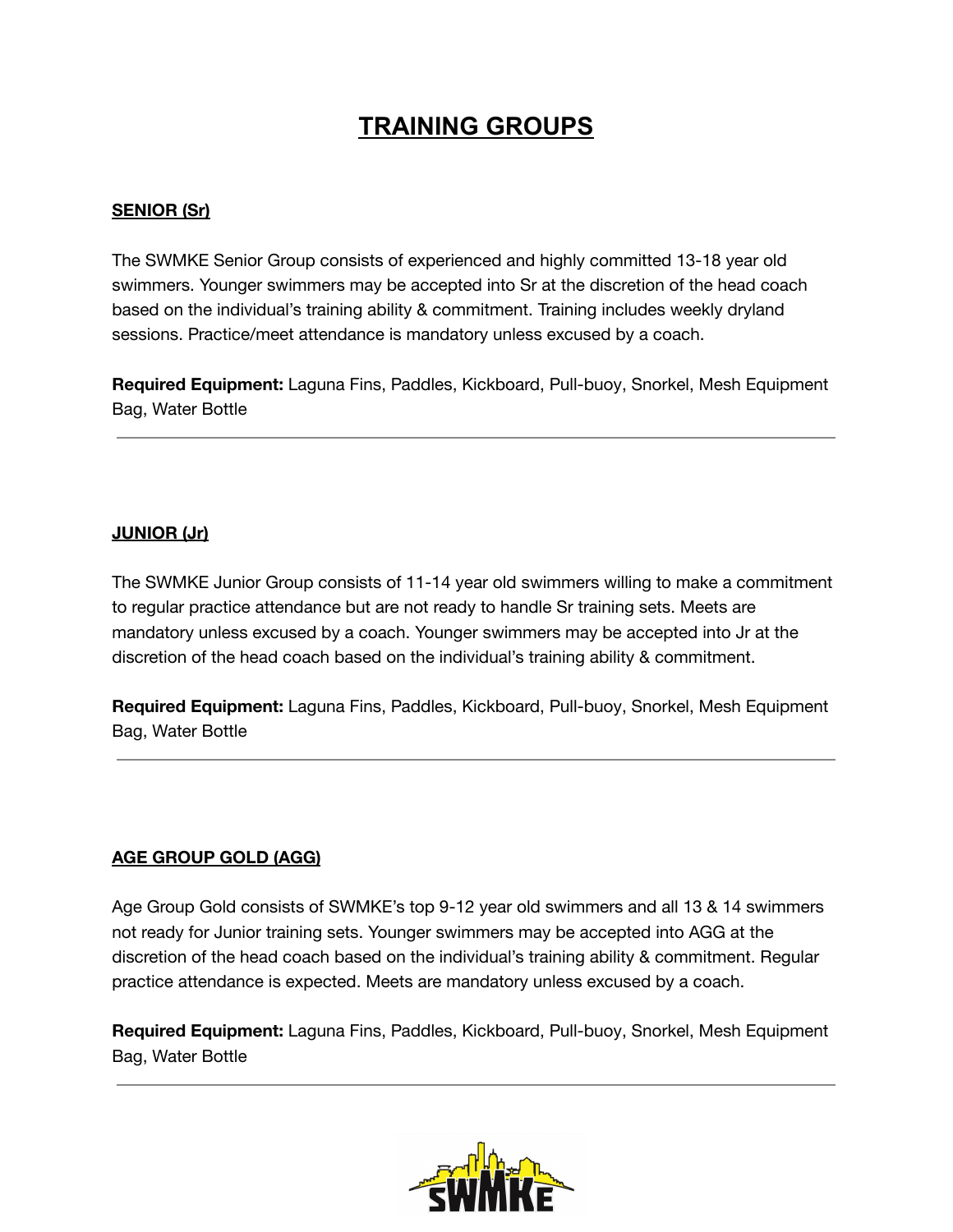#### **AGE GROUP SILVER (AGS)**

Age Group Silver consists of SWMKE's top 8, 9, & 10 year old swimmers plus all 11 & 12 swimmers not ready for Age Group Gold training sets. The main emphasis in AGS is improving technique on all strokes, starts, and turns. Training sets are introduced in AGS. Younger swimmers may be accepted into AGS at the discretion of the head coach based on the individual's training ability & commitment. Regular practice attendance is necessary for maximum improvements and group advancement. Meets are mandatory unless excused by a coach.

**Required Equipment:** Laguna Fins, Kickboard, Mesh Equipment Bag, Water Bottle **Optional Equipment:** Snorkel

#### **AGE GROUP BRONZE (AGB)**

Age Group Bronze consists of SWMKE's 8 & Under swimmers plus all 9-12 year old swimmers who are proficient in Freestyle and Backstroke but are not legal in Butterfly and/or Breaststroke. The main points of emphasis in AGB are improving Freestyle and Backstroke technique and introducing Butterfly and Breaststroke along with starts and all turns. No prior swimming experience is necessary. Regular practice attendance is necessary for maximum improvements and group advancement. Meets are mandatory unless excused by a coach.

**Required Equipment:** Laguna Fins, Kickboard, Mesh Equipment Bag, Water Bottle **Optional Equipment:** Snorkel

#### **COLLEGE**

College swimmers are welcome to train with SWMKE when their schedule allows, typically during the summer or during school breaks. The same equipment requirements above are not required for college swimmers.

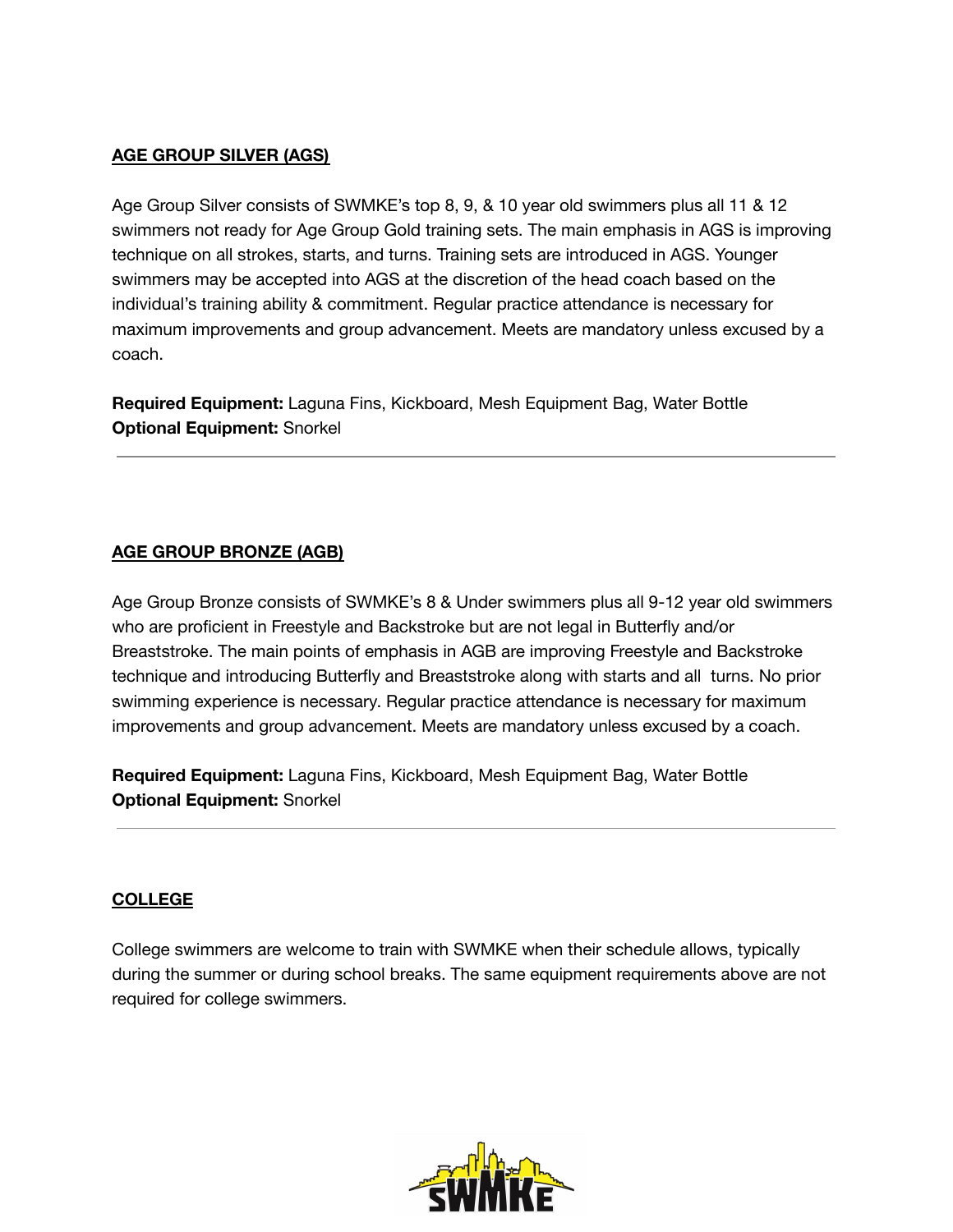## **FEE INFORMATION**

SWMKE's Long Course training fee is divided into two equal payments, invoiced on 3/1 and 6/1.

A \$30 per swimmer Team Fee is charged on 3/1 and 6/1. This money is used to offset expenses that benefit all swimmers such as pool rental, pace clocks, backstroke flags, team computer, Team Banquet awards, etc. This fee also helps offset other expenses, for example, the team recently scheduled guest zoom speakers for the SWMKE Speaker Series featuring multiple Olympic Gold Medalists, World Record Holders, and members of the 2020/21 Olympic Team and USA National Team. **The Team Fee is charged in lieu of hosting swim meets and team fundraising.** Age Group Bronze swimmers who have never been on a USA Swimming swim team will not be required to pay a Team Fee for their first session.

All swimmers must be USA Swimming members and pay the 2022 US Swimming **annual fee of \$78.** Swimmers who registered with USA Swimming in the fall will not need to pay this fee for the Long Course season. This is a fee for swimmer insurance.

Swimmers are responsible for all meet entry fees and will be billed the 1st of each month for these charges. Swimmers with outstanding fees will not be

| <b>SWMKE 2022 LONG COURSE TRAINING FEES</b> |        |
|---------------------------------------------|--------|
| <b>Senior</b>                               | \$1000 |
| Junior                                      | \$900  |
| Age Group Gold                              | \$750  |
| <b>Age Group Silver</b>                     | \$600  |
| <b>Age Group Bronze</b>                     | \$400  |
| College                                     | \$150  |

allowed to practice until fees are paid or arrangements are made to pay the balance.

A \$25/per family fee will be charged for all meets that occur outside of the Milwaukee area.

### **PAYING YOUR INVOICE**

Invoices can be paid the following ways: Check, Cash or Venmo.

Invoices are sent on the 1st of the month. Payment is due by the 21st of every month, or there will be a \$20 late payment fee added to your balance. *Payment is due by the 10th of the month for March and September.*



SWMKE, % Bob White 1706 E Iron St. Milwaukee, WI 53207

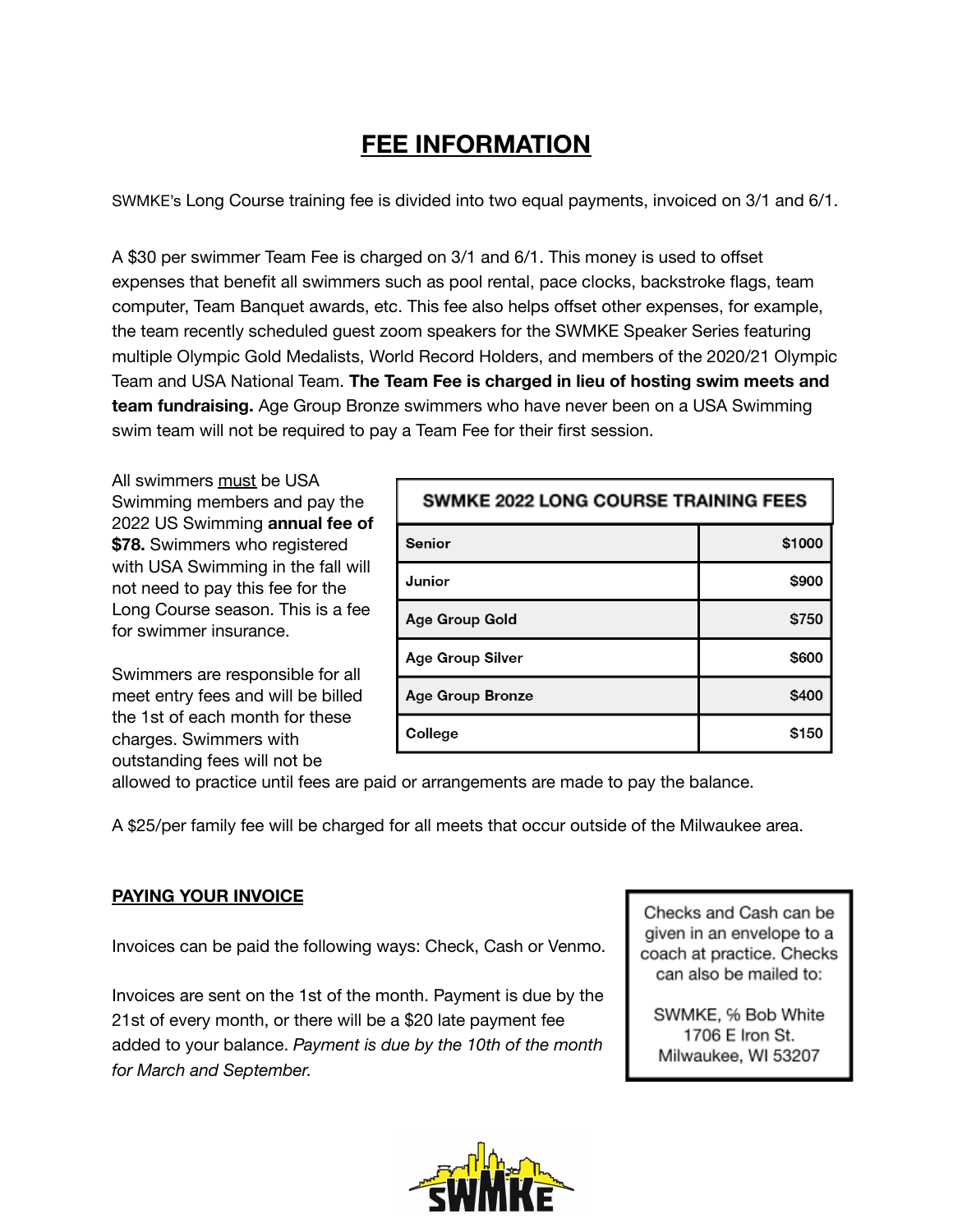## **PRACTICE INFORMATION**

The SWMKE practice schedule is posted on the team's website. The practice schedule is generally consistent but does change occasionally from week to week. It is important to check practice times on a regular basis. If changes are made, the schedule on the website is immediately updated. If last minute practice changes/cancellations occur (weather, pool closings, etc.), families will also be notified by email. The majority of practices are held at Deer Creek Intermediate School or Cudahy High School. Wilson Park Pool (an outdoor 50 meter pool) is used during the summer months.

> **Deer Creek Intermediate School (Indoor 25 Yard Pool)** 3680 S Kinnickinnic Ave, St. Francis

> > **Cudahy High School (Indoor 25 Yard Pool)** 4950 S Lake Drive, Cudahy

> > **Wilson Park Pool (Outdoor 50 Meter Pool)** 4001 S 20th St, Milwaukee

All swimmers are to arrive early to their scheduled practice. It is expected that swimmers are on deck and ready at least 10 minutes prior to their practice start time. Please notify a coach with a valid reason when a swimmer must miss practice.

All swimmers are to have all required training equipment at each practice. Swimmers who are missing required training equipment may be asked to sit out during part or all of a practice.

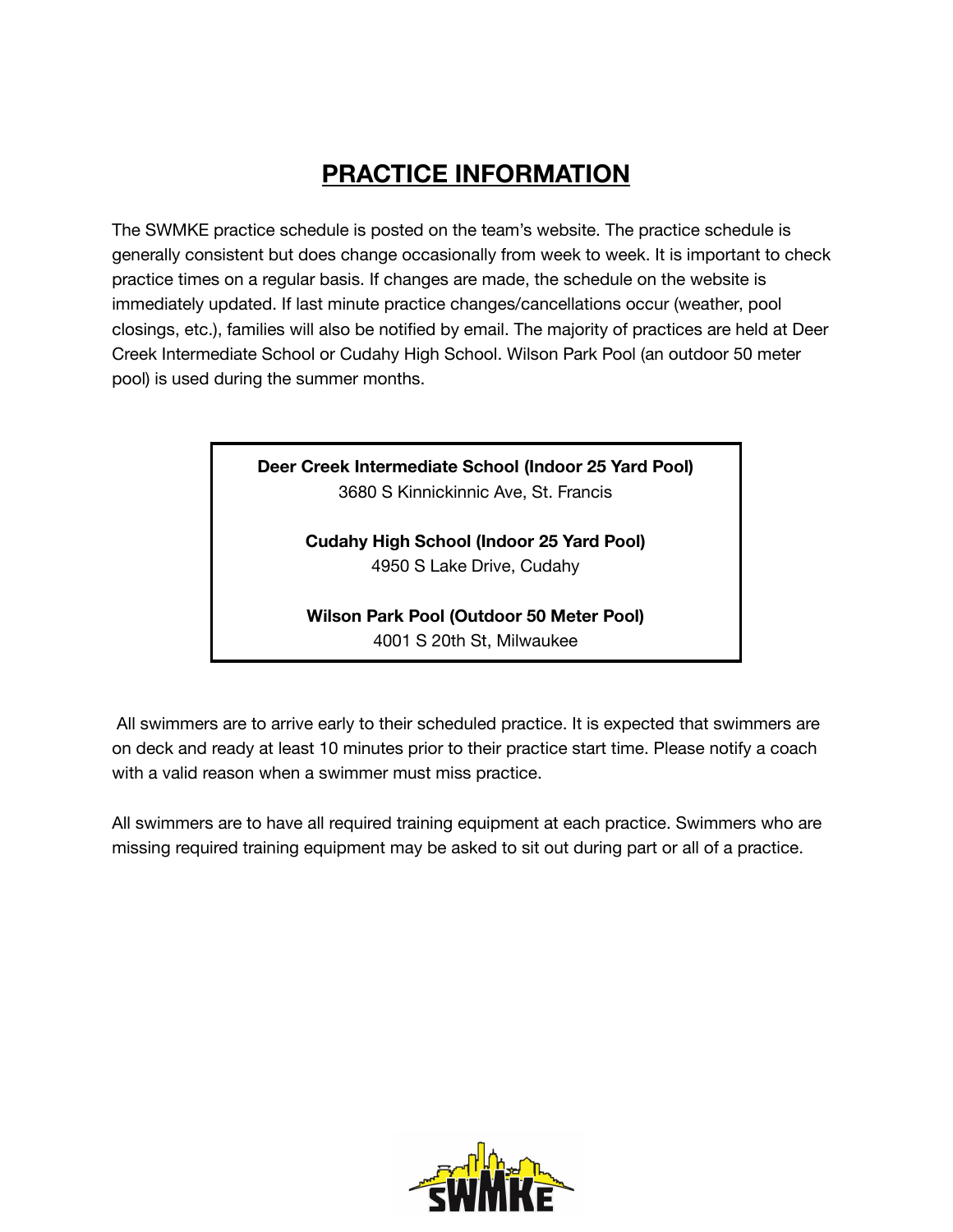## **SWIM MEET INFORMATION**

The SWMKE meet schedule for each group is posted on the team website under the Meet Schedule tab. Meets are also included on the weekly practice schedule.

Swimmers are expected to participate in all meets listed for their group and compete on all of the days of the meet. **All swimmers are automatically committed and entered in meets for their training group. It is the swimmer's responsibility to decline a meet by the commitment date if unable to attend. Swimmers who decline a meet must explain why in the meet message box.**

The swimmer's coach will select all events. Parents should become familiar with how to decline a meet and leave messages as well as review the swimmer's events once the coach has entered them. Once the meet entry deadline passes all meet fees are the responsibility of the swimmer whether he/she attends the meet or not.

\*Swimmers are to wear SWMKE apparel at meets, including a solid black suit and a team swim cap.\*

All swimmers are EXPECTED to participate in our championship meets at the end of the season. Please plan ahead to assure your child is available to compete. This includes:

**Speedo Sectionals (If Qualified): 7/14-7/17**

**WI Regional Championships: 7/15-7/17**

**WI 12&U State (If Qualified): 7/22-7/24**

**WI 13&O State (If Qualified): 7/28-7/31**

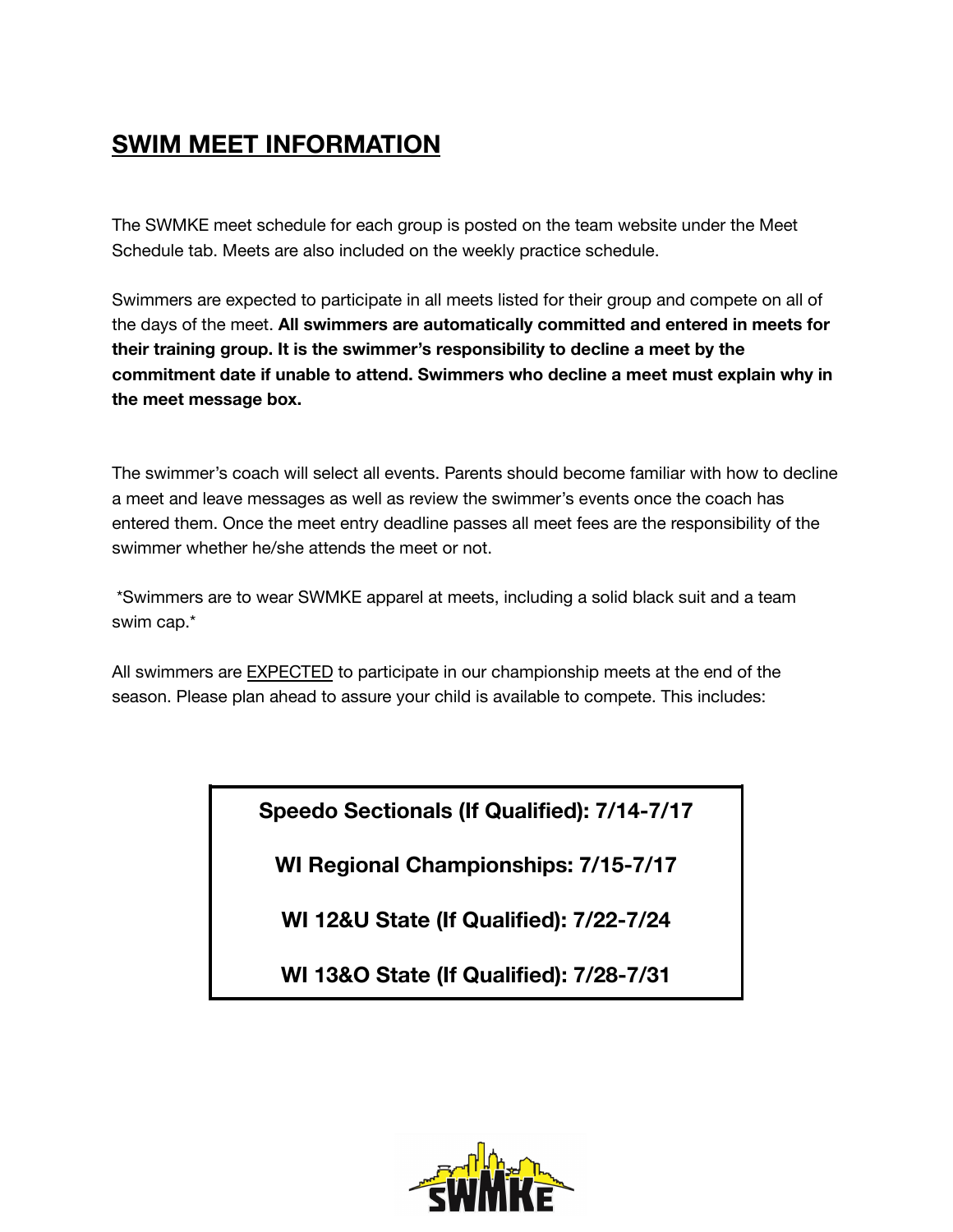## **ODDS AND ENDS**

1. All accounts/swimmers must be approved by the head coach and properly registered before allowed to participate. Approval is based on ability, the commitment level of the swimmer and the family's acceptance of the program's objectives and philosophy.

### 2. **It is important to read ALL SWMKE team emails. Email is SWMKE's major method of team/parent communication.**

3. The team's website is: swmke.org - all team information can be found on the website parents should become familiar with it.

4. All team equipment information can be found on the team website - questions regarding team equipment should be directed to the coaching staff. Swimmers are not obligated to buy equipment through the team store. At meets, all swimmers are required to wear a team suit and a SWMKE team cap, which can be purchased through the A3 team store on the SWMKE team website. Swimmers are expected to wear team attire on deck at meets.

5. **Questions regarding registration and billing should be directed to Bob**; specific questions regarding your swimmer should be directed to your swimmer's coach. Coaches are available before and after practice for questions. Parents should not interrupt a coach with questions during practice.

## **CONTACT INFORMATION**

**Coach Tyler** (Head Senior Coach): Lead Coach - Senior tyler@swmke.org or text at (414) 885-9430

**Coach Jenny** (Head Age Group Coach): Lead Coach - Age Group Gold, Age Group Silver, and Age Group Bronze jenny@swmke.org or text at (414) 216-7285

**Coach Bob** (CEO and Owner): Administration; Lead Coach - Junior bob@swmke.org. You can call and leave a message at (414) 897-8932 or text at (262) 337-0581

**Coach Ann** (Assistant Coach) - Age Group Silver and Age Group Bronze

Email or text are the best forms of communication. Every effort is made to reply within 24 hours.